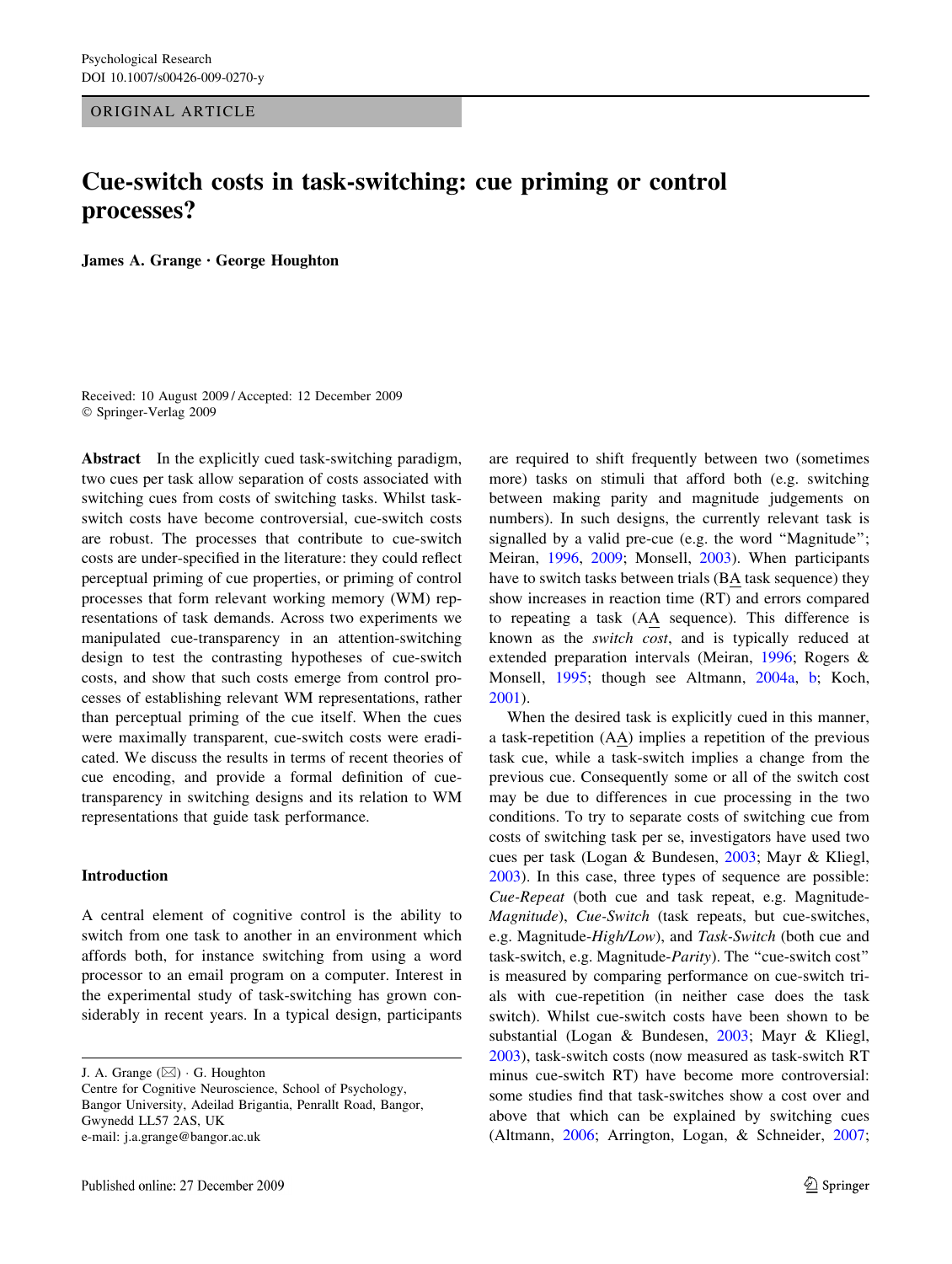Jost, Mayr, & Rösler, [2008](#page-8-0); Mayr & Kliegl, [2003;](#page-8-0) Monsell & Mizon, [2006](#page-9-0)) while others report that task-switches are no more costly than cue-switches alone (Arrington & Logan, [2004](#page-8-0); Logan & Bundesen, [2003,](#page-8-0) [2004;](#page-8-0) Logan & Schneider, [2006b;](#page-8-0) Schneider & Logan, [2005\)](#page-9-0).

Research in the two cues per task (hereafter 2:1 mapping) paradigm has been focussed on the presence (or lack thereof) of task-switch costs, and as such there has been a certain neglect of the factors that contribute to the cue-switch cost. In particular, Meiran [\(in press](#page-9-0)) has noted it is still an undecided issue whether the cue-switch cost itself reflects priming of control mechanisms [e.g. instantiating an active task representation in working memory (WM); Arrington et al., [2007;](#page-8-0) Mayr & Kliegl, [2003\]](#page-8-0) or whether it reflects priming of perceptual cue properties (Logan & Bundesen, [2003;](#page-8-0) Schneider & Logan, [2005](#page-9-0)). This is a very important issue, as in the former case results obtained with the paradigm remain directly relevant to the study of cognitive control, while in the latter case their importance is largely limited to that of being a control condition.

The purpose of the present article is to investigate the factors contributing to the cue-switch cost further. Using an attention-switching design (Grange & Houghton, [2009](#page-8-0); Houghton, Pritchard, & Grange, [2009\)](#page-8-0), we provide evidence that cue-switch costs arise from priming of control processes that activate a representation of the relevant attentional target in WM, rather than from perceptual priming of the cue itself. Furthermore, we provide evidence of a behavioural dissociation between cue-switching and attention-switching. We first present a brief overview of relevant theories of cue encoding in task-switching, before describing in more detail the rationale and design of the current experiments.

## Cue encoding

In the explicitly cued task-switching paradigm, the cue must activate in WM a representation that is sufficient to allow successful performance of the correct task, a process known as cue encoding (Altmann & Gray, [2008](#page-8-0); Arrington et al., [2007](#page-8-0); Logan & Bundesen, [2003](#page-8-0); Logan & Schneider, [2006a](#page-8-0), [b;](#page-8-0) Mayr & Kliegl, [2000,](#page-8-0) [2003](#page-8-0); Schneider & Logan, [2005\)](#page-9-0). The nature of this representation is generally underspecified in the literature (though see Arrington et al., [2007\)](#page-8-0), but is of theoretical importance if we are to understand how it can guide behaviour in multi-task environments.

Mayr and Kliegl ([2000,](#page-8-0) [2003\)](#page-8-0) have suggested that cue encoding requires retrieval of task rules from long-term memory (LTM) and installation into WM. Mayr and Kliegl [\(2000](#page-8-0), Experiment 3) suggested that such rules are specific S–R mappings (e.g. if stimulus is small animal then press left, if large animal then press right) rather than more abstract task specifications (e.g. respond according to stimulus size). In this model, cue-switch costs arise as a new cue requires use of a different retrieval path to obtain task rules from LTM; cue-repetition trials benefit of priming of retrieval route due to recency.

Altmann and Gray [\(2008](#page-8-0)) suggest that cue encoding involves activating a task code in episodic memory (see also Altmann, [2002,](#page-8-0) [2003](#page-8-0), [2004a,](#page-8-0) [b](#page-8-0); Altmann & Gray, [2002](#page-8-0)). From this code, the meaning of the task is gleaned (i.e. ''even/odd''); once stimulus onsets, the task meaning and the stimulus combine to retrieve the correct response.

To test the representations produced by cue encoding, Arrington et al. ([2007\)](#page-8-0) had participants make overt responses to the cues to try and separate the effects of cue encoding from the effects of processing the stimuli. The logic of the design assumes that cue and target processing are serial: if the type of response made to the cue is completed after successful cue encoding, then all cueswitch costs should only appear in cue-RT, with no cueswitch costs in target RT. Therefore, one can assess the final representation gained from cue encoding by comparing cue responses that resulted in successful separation to cue responses that were not successful.

Across experiments, two cues were used for each task, and the type of response required for the cue varied between experiments, either indicating which cue was presented (i.e. a separate response for each cue, resulting in a 1:1 mapping of cues to responses) or which task was presented (one response for each task, resulting in a 2:1 cue-response mapping). The results showed that with a 1:1 cue-response mapping, cue-switch effects were still apparent in target RT, suggesting cue encoding had not been separated from target processing. However, a successful separation did occur when a 2:1 response-cue mapping was utilised, suggesting that cue encoding results in a semantic representation of the task to be performed, and not a representation of the cue itself. This finding supports the view that cue-switch costs reflect priming of the control processes of forming a semantic representation that guides task performance.

In contrast to the above literature, Logan and colleagues have proposed that when task-switches are explicitly cued no endogenous act of control is needed to change task (Logan & Bundesen, [2003](#page-8-0), [2004](#page-8-0); Logan & Schneider, [2006a,](#page-8-0) [b](#page-8-0); Schneider & Logan, [2005](#page-9-0)). On every trial the participant encodes the cue (e.g. ''Magnitude'') and the stimulus (e.g. "8") jointly, employing them as a compound cue to retrieve the correct response (e.g. ''Magnitude and  $8 =$  high") by probing semantic, as well as episodic, memory (Arrington & Logan, [2004](#page-8-0)). Repetition of cues on non-switch trials facilitates cue encoding due to the recency of cue traces in short-term memory, whereas when the cue-switches, it must be encoded anew from LTM, causing a cost (Schneider & Logan, [2005\)](#page-9-0). On this view,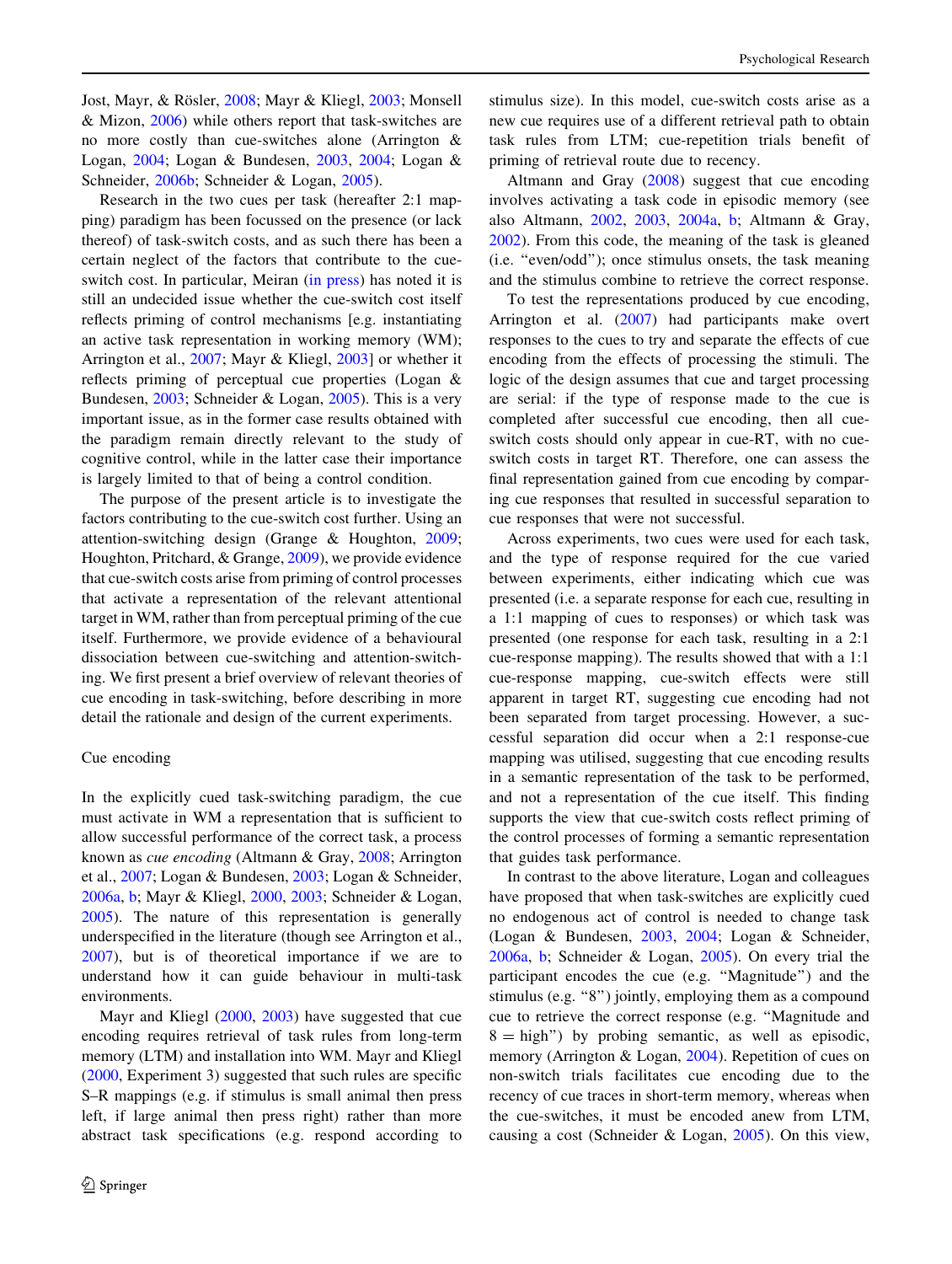<span id="page-2-0"></span>the cue-switch cost results from perceptual priming of the cue rather than priming of control processes (cf. Arrington et al., [2007](#page-8-0); Mayr & Kliegl, [2003](#page-8-0)).

# The present study

The ability to distinguish between the control- and perceptual-priming hypotheses of cue-switch costs relies on implementing a paradigm that directly contrasts the two hypotheses' predictions. Specifically, the control-hypothesis suggests that cue-switch costs arise from priming of the processes that enable forming a WM representation with a new cue, whereas the perceptual-hypothesis suggests it is merely the change in cue itself, regardless of the WM representation formed by it. Therefore, if the cues were to provide the relevant WM representation directly, then during a cue-switch transition (in a 2:1 mapping paradigm), the control-hypothesis would predict there should be reduced (or no) cue-switch cost as no WM representation has to be generated endogenously. As such, there are fewer encoding processes to prime (either the route of LTM retrieval, e.g. Mayr & Kliegl, [2003](#page-8-0), or the formation of a semantic representation of what to do, e.g. Arrington et al., [2007\)](#page-8-0). In contrast, the perceptual-hypothesis claims that it is the change in cue itself that is important, irrespective of how informative it may be with respect to components of the target task. This latter variable is known as cue-transparency (Arbuthnott & Woodward, [2002](#page-8-0); Logan & Schneider, [2006a\)](#page-8-0): transparent cues are clear as to their task meaning (e.g. "Odd/Even" for a parity task), whereas a non-transparent cue is less meaningful (e.g. the letter "G" for a parity task).

To test the competing hypotheses, we utilised a target detection paradigm based on that used by Houghton et al. [\(2009](#page-8-0)) (see also Mayr & Keele, [2000\)](#page-8-0), wherein participants are required to search for—and respond to the location of—a target oval among a set of four ovals which each differ in some visual property (see Fig. 1 of this paper for an example). This paradigm measures the



Fig. 1 Cues and stimuli for Experiment 1 (images not to scale) performance.

effects of switching attention between WM representations in isolation of switching between differing response processes (as they stay the same throughout). The target on a given trial is determined by a valid cue, which is either a word that describes its distinctive property (e.g. ''Border'' to signal an oval with a thick border), or an iconic shape, that displays the visual property to search for (e.g. a rectangle with a thick border). In this paradigm, we consider the iconic cue to be maximally transparent, as it provides the necessary WM representation (target description) directly. In contrast, the word cue is relatively non-transparent, as it in no way resembles the target and serves only to constrain the endogenous activation of the relevant visual target in WM. We should note here that, in the task-switching literature, words having a pre-existing (LTM) semantic relationship to the task have been considered the most transparent type of cue (e.g. Arbuthnott & Woodward, 2002; Logan & Schneider, [2006a](#page-8-0)). However, we use the term transparency to refer to the degree to which the cue provides the relevant target information, and as such our iconic cues are relatively more transparent than the word cues (as they look like the target). We return to the issue of cuetransparency and its meaning in the general discussion.

The distinction between the control- and perceptualhypothesis of cue-switch costs can be directly tested with this paradigm. During cue-switch transitions for word cues (e.g. Border—Outline), both hypotheses would predict a cue-switch cost. On the control-hypothesis, a WM representation has to be formed endogenously based on the new cue (Arrington et al., [2007](#page-8-0); Mayr & Kliegl, [2003\)](#page-8-0), and on the perceptual-hypothesis the new cue is perceptually different from the previous cue. In contrast, for the iconic cues (e.g. bordered rectangle—bordered triangle), the perceptual-hypothesis would predict a cue-switch cost due to their different perceptual properties, while the control-hypothesis would predict no such cost, as no endogenous formation of a WM representation needs to be instantiated.

This distinction is important theoretically as each hypothesis suggests something different about how participants deal with cues in task-switching environments: the perceptual-hypothesis suggests that all a participant requires is a perceptual representation of the cue, which combines with a perceptual representation of the stimulus, being jointly used to retrieve the correct response (Schneider & Logan, [2005](#page-9-0)). The control-hypothesis suggests that it is an active representation over and above that of the cue that guides behaviour (e.g. semantic ''rules'', Arrington et al., [2007;](#page-8-0) Mayr & Kliegl, [2003](#page-8-0)). Therefore, it is essential to investigate which is more likely to be the case, as an understanding of cue-encoding representations will constrain theories and models of task-switching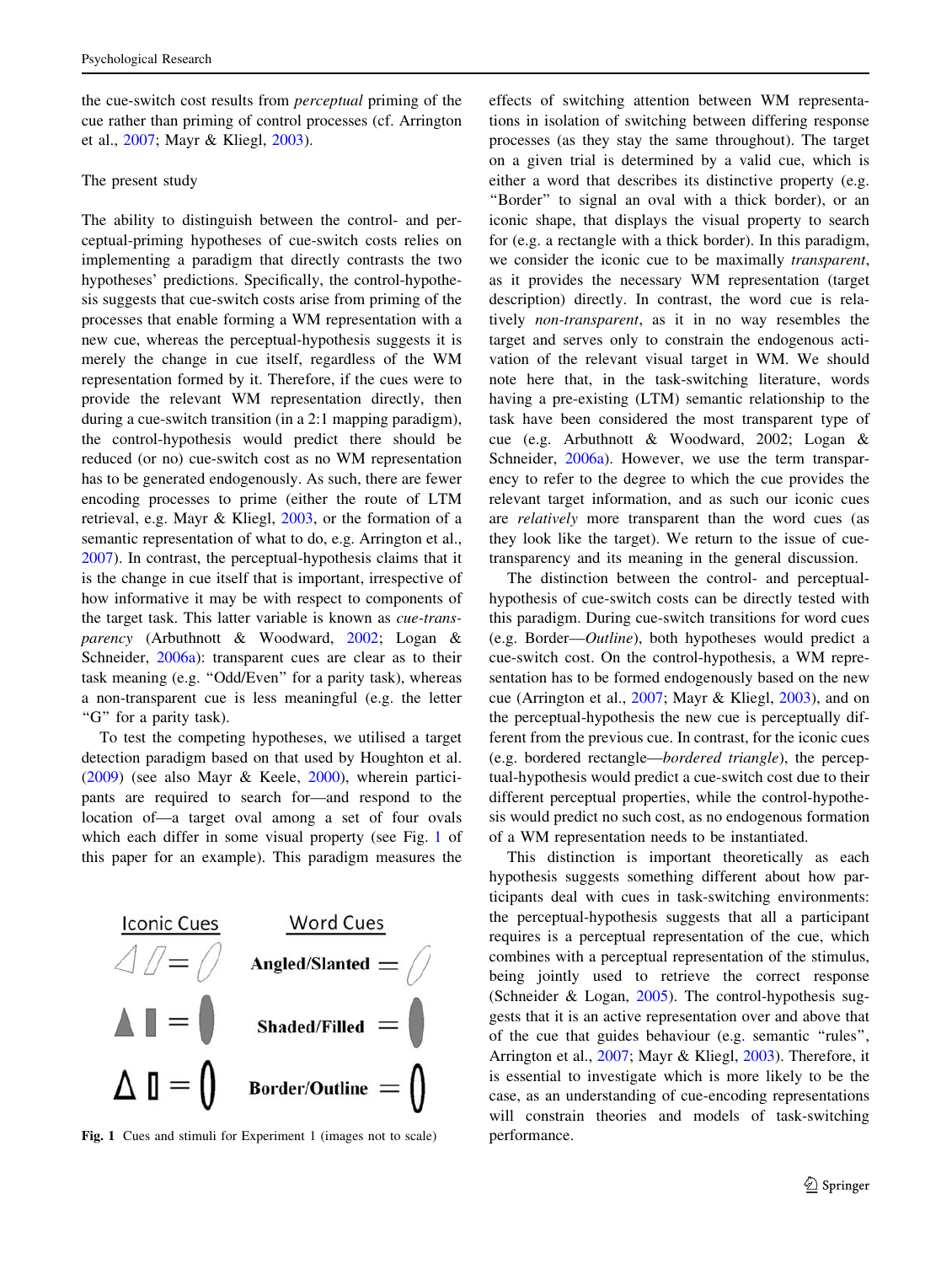#### Experiment 1

## Method

## Participants

A total of 33 participants were recruited from the participant panel run by the School of Psychology at Bangor University in exchange for partial course credit. One participant was removed due to session-wise accuracy below 90%.

#### Apparatus and stimuli

All experiments were presented on a PC running E-Prime (Psychology Software Tools, 2002) with a  $17''$  (43.18 cm) CRT monitor. Viewing distance was approximately 60 cm. Responses were registered by a standard QWERTY keyboard. Stimulus display consisted of four ovals (6 cm in height; three had widths of 2.3 cm and one had width of 3.5 cm), with one oval presented in each quadrant of the screen. Stimulus position was randomized on each trial. Three of the stimuli were always potential targets, and one was a neutral distractor. Each potential target differed from the others by means of a visual property (see Fig. [1](#page-2-0)). The target display was preceded by a valid cue, presented in the centre of the screen. Dependent upon the condition, the cue was either a word or an iconic shape. For the word cue condition, one of six possible cues were used: ''Angled'', "Slanted", "Border", "Outline", "Shaded", or "Filled", and were presented in black Times New Roman with a font size of 15. The iconic cues consisted of three rectangular shapes, and three triangular shapes. Rectangular cues were presented with a height of approximately 4 cm and a width of 1.4 cm; triangular cues were displayed with a height of 4 cm and a width of 2 cm. Only one cue was presented on each trial.

All cues and targets were presented in grayscale shading on a white background. Two cues were paired to each of the three targets in both the word and iconic cue conditions: in the word cue condition, the cue verbally described the characteristic of the target to search for, whereas in the iconic cue condition, the visual property of the relevant target was apparent in the cue (see Fig. [1](#page-2-0) for cue-target pairings). Cue-target pairings remained constant throughout the experiment.

# Procedure

Word cues and iconic cues were presented in separate blocks, with block presentation counterbalanced across participants. Each block consisted of 550 trials (split into smaller 110 trial sub-blocks with a self-paced rest screen

between each), preceded by a practice session consisting of 26 trials.

A trial began with a central cue, followed by the target display. The cue-stimulus interval (CSI) was either 100 or 900 ms, with equal probability. During target display, the cue remained visible in the centre of the screen, with one oval in each quadrant of the screen surrounding the cue. The participant was required to locate the oval target that was paired with the presented cue, and make a spatially compatible response to its location utilizing one of four keys: if the relevant target was in the top left quadrant, the "D" key served as the correct response; if the target was in the top-right, ''J'' was the correct response; if the target was in the bottom left, "C" was correct; and if in the bottom right quadrant, ''N'' was correct. Responses were asked to be made using the index and middle finger of each hand, which were rested on the keys at all times. Participants were asked to respond as quickly and as accurately as possible. After a response was registered by the program, the screen went blank for a fixed time of 1,000 ms, which served as the response-cue interval (RCI). A fixed RCI with varying CSI also varies the response-stimulus interval (RSI) from trial to trial. However, it has been shown that RCI's of 1,000 ms or more allow for any carryover effects from the previous trial to dissipate (Meiran, Chorev, & Sapir, [2000](#page-9-0); see also discussion in Logan, Schneider, & Bundesen, [2007](#page-8-0)). After the RCI, the cue for the next trial appeared.

Target and cue selection was manipulated in a pseudorandom fashion in the following manner. The program first selected the relevant target for the current trial with the probability of a switch from the previous target manipulated between subjects. One group of 16 received a target-switch probability of .33 whilst the other group received a probability of  $.5<sup>1</sup>$ . After the target was selected, the cue was chosen with an equal probability for both possible cues.

Trials were organized into three types of sequences post hoc based on a comparison of the relevant cue and target on the previous trial with the cue and target on the current trial: Cue-Repeat (both target and cue repeats, e.g. Border, Border); Cue-Switch (target repeats, but cue-switches, e.g. Border, Outline); and Attention-Switch (both cue and target switches, e.g. Border, Angled).

<sup>&</sup>lt;sup>1</sup> This manipulation was included because some researchers have suggested that the task-switch cost is modulated by the probability of a task switch (Monsell & Mizon, [2006](#page-9-0)). Analysis for Experiment 1 and Experiment 2 showed that switch probability had no main effect or interactions with any other factor for either RTs or errors. Therefore, for the analysis in this article we collapsed across probability, without further discussion.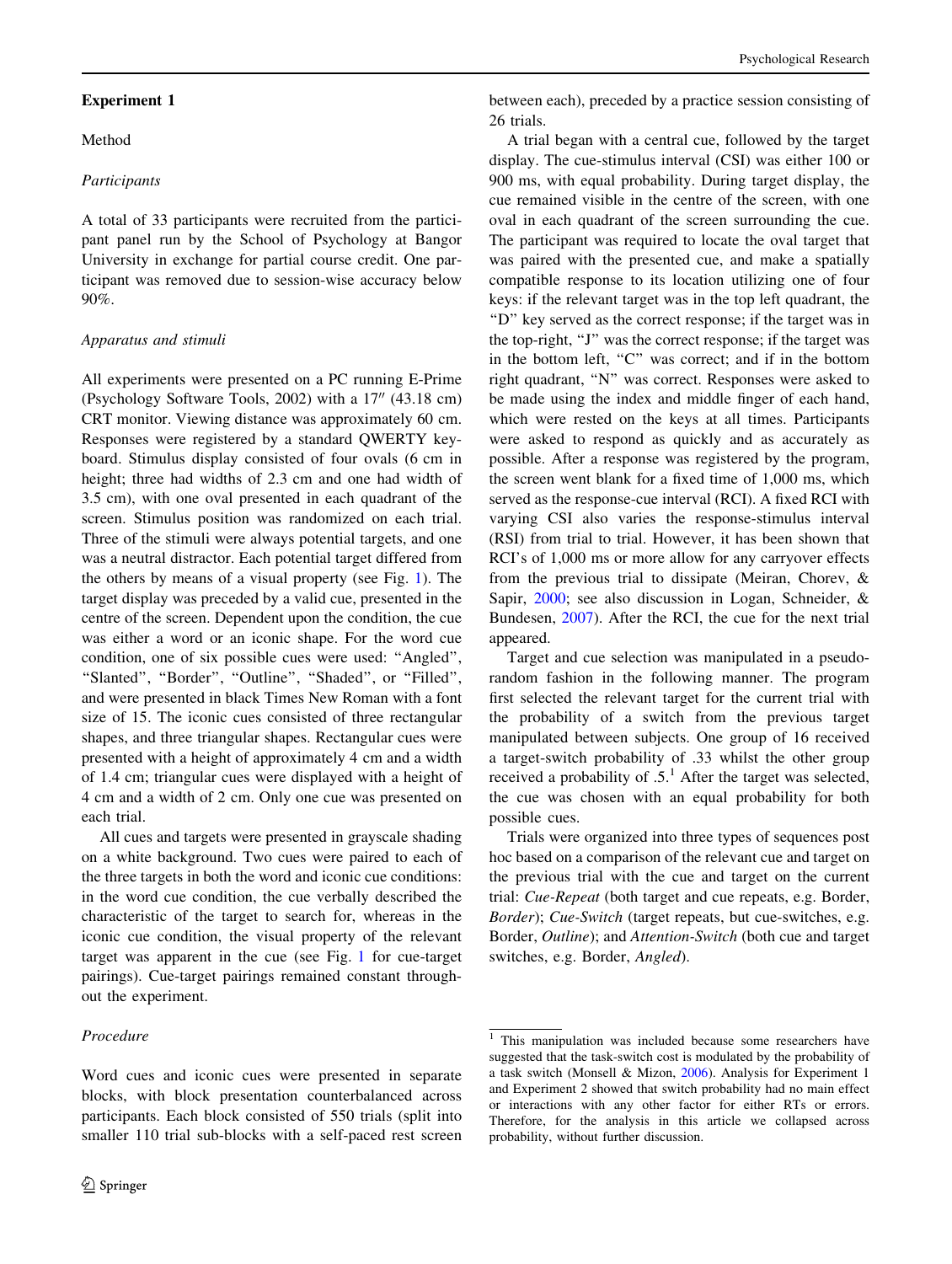#### Design

The experiment manipulated three independent variables in a three-way repeated measures design: cue-type (icons vs. words), CSI [short (100 ms) vs. long (900 ms)], and sequence (cue-repetition vs. cue-switch vs. attentionswitch). Error rates (%) and RT in milliseconds (ms) served as dependent variables.

#### Results

The first trial from each sub-block of 110 trials from both conditions was removed from data analysis. Trials in which an error was committed and the trial immediately following an error were also removed, as were RTs faster than 200 ms or slower than 2,500 ms. Data trimming left 93.7% of the raw data to be submitted to further analysis. RT and errors (%) were submitted to separate three-way repeated measures analysis of variances (ANOVAs), with the factors as described above in ''Design''. Mean RT, standard deviations, and errors are shown in Table 1.

## RT analysis

Reaction time analysis showed all three main effects were significant: *cue-type*, RT to iconic cued trials  $(M 567)$  was significantly faster than to word cued trials  $(M\ 665)$ ,  $F(1,31) = 59.99, p < .001, \eta_{\rm p}^2 = .66; \text{CSI}, RT$  to the short CSI ( $M$  689) was slower than RT to the long CSI ( $M$  542),  $F(1,31) = 446.45, p < .001, \eta_{\rm p}^2 = .94; \; \text{sequence, RT to}$ cue-repetitions  $(M 584)$  was faster than to cue-switches  $(M 614)$ , which in turn was faster than attention-switches  $(M \t 650)$ ,  $F(2,62) = 69.2$ ,  $p < .001$ ,  $\eta_p^2 = .69$ . Planned contrasts showed that the cue-switch contrast [i.e.

Table 1 Mean reaction time (ms) for cue-repetition, cue-switch, and attention-switch sequences in Experiment 1 across both cue-types

| Sequence              | Word cues |       | Iconic cues                           |      |
|-----------------------|-----------|-------|---------------------------------------|------|
|                       |           |       | Short CSI Long CSI Short CSI Long CSI |      |
| Cue-repetition        | 692       | 537   | 587                                   | 520  |
|                       | (113)     | (90)  | (88)                                  | (83) |
|                       | 2.22      | 2.26  | 1.99                                  | 2.54 |
| Cue-switch            | 779       | 569   | 587                                   | 519  |
|                       | (145)     | (100) | (89)                                  | (79) |
|                       | 3.24      | 3.12  | 1.93                                  | 2.49 |
| Attention-switch      | 838       | 573   | 653                                   | 534  |
|                       | (151)     | (117) | (115)                                 | (85) |
|                       | 5.74      | 4.05  | 4.33                                  | 2.81 |
| Cue-switch cost       | 97        | 32    | 0                                     | $-1$ |
| Attention-switch cost | 59        | 4     | 66                                    | 15   |

Standard deviations in parenthesis, errors (%) in italics

cue-repetition vs. cue-switch RT;  $F(1,31) = 36.07$ ,  $p < .001$ ,  $\eta_{\rm p}^2 = .54$ ] and the attention-switch contrast [i.e. cue-switch vs. attention-switch;  $F(1,31) = 45.6, p < .001$ ,  $\eta_{\rm p}^2 = .6$ ] were both significant.

The CSI-by-sequence interaction reached significance,  $F(2,62) = 45.61, p < .001, \eta_p^2 = .6^2$  which reflected a reduction in cue-switch- and attention-switch-cost at longer CSIs. There was also a cue-by-CSI interaction,  $F(1,31) = 136.25, p < .001, \eta_p^2 = .82,$  indicative of a greater reduction in RT at longer CSIs for word cues than for iconic cues.

Of most interest to the current experiment, there was a cue-by-sequence interaction,  $F(2,62) = 26.75$ ,  $p < .001$ ,  $\eta_{\rm p}^2$  = .46. Planned contrasts investigated this interaction and showed that the cue-switch cost was greater in the word cue condition (59 ms) than in the iconic cue condition (-1 ms),  $F(1,31) = 49.45$ ,  $p < .001$ ,  $\eta_p^2 = .62$ . The magnitude of the attention-switch cost did not differ between cue-types, with the attention-switch cost being 32 ms for the word cues and 41 ms for the iconic cues,  $F(1,31) = 1.66, p > .2$ . The three-way interaction also reached significance,  $F(2,62) = 10.29, p < .001, \eta_{p}^{2} = .25.$ This interaction reflected a greater reduction of the cueswitch cost for the word cues than for the iconic cues at the long CSI compared to the short CSI,  $F(1,31) = 16.42$ ,  $p < .001$ ,  $\eta_{\rm p}^2 = .19$ . The reduction in attention-switch cost was similar in magnitude between cue-types,  $F(1,31)$  < 1 (see Table 1).

## Error analysis

Error analysis mostly reflected the RT analysis, with the following exceptions: the main effect of CSI was not significant,  $F(1,31) = 1.96$ ,  $p > .17$ , nor was the cue-by-CSI interaction significant,  $F(1,31) = 1.11$ ,  $p > .3$ . The threeway interaction also did not reach significance,  $F(2,30) < 1.$ 

#### Discussion

The results from Experiment 1 are clear: whilst the cueswitch cost was significant in the word cue condition, it was eradicated for the iconic cues, thus supporting the view that cue-switch costs reflect active control processes of forming a WM representation from a newly presented cue; the perceptual-hypothesis cannot explain these results. Additionally, Experiment 1 shows that maximal cue-transparency

<sup>&</sup>lt;sup>2</sup> Mauchley's test indicated that the CSI  $\times$  sequence interaction violated the assumption of sphericity,  $\chi^2(2) = 7.55$ ,  $p < .05$ . Estimates of sphericity using Greenhouse–Geisser correction ( $\varepsilon = .71$ ) did not alter the significance of the interaction, so this interaction (and others that do not alter the significance) is (are) reported with uncorrected dfs.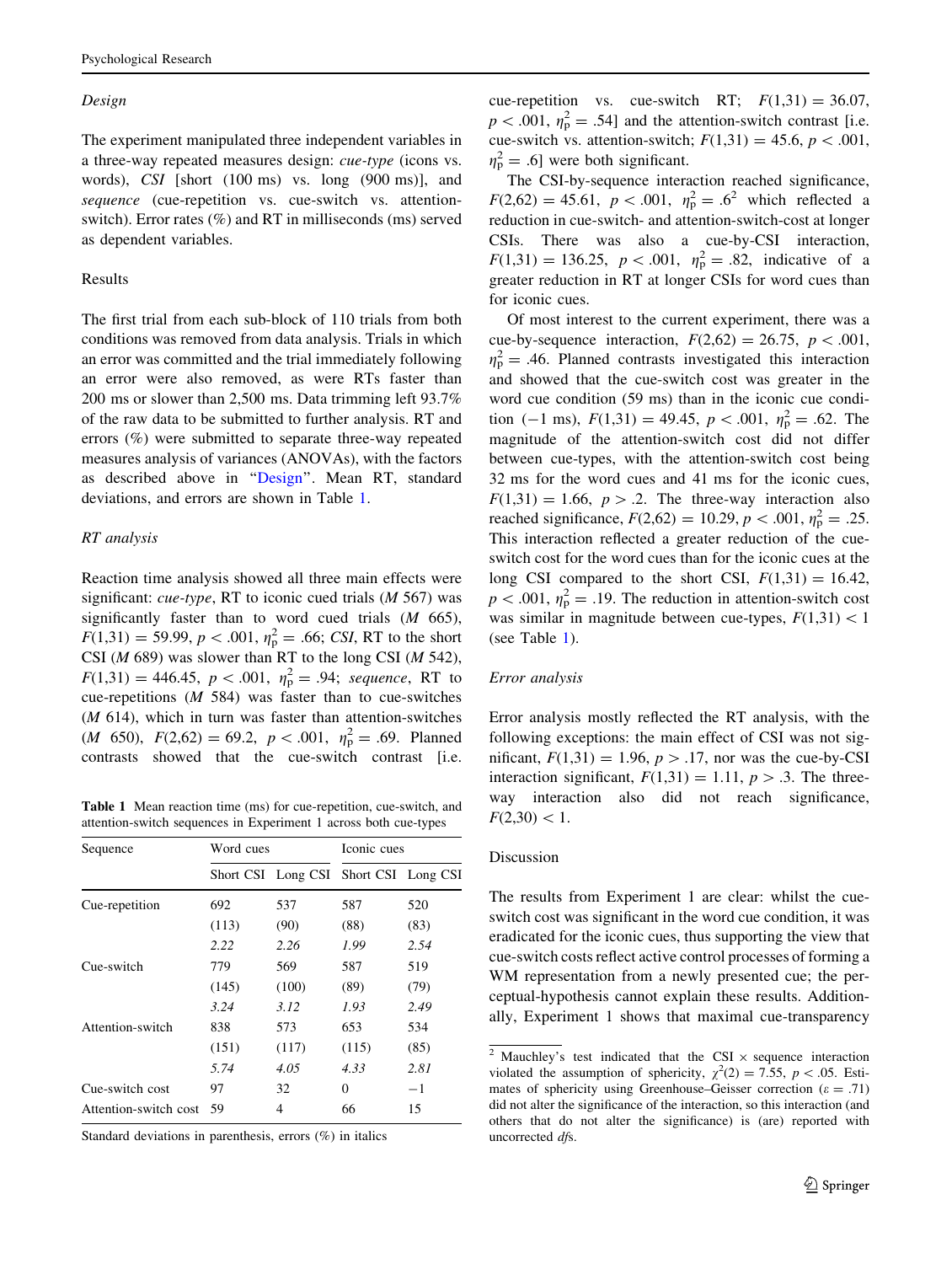<span id="page-5-0"></span>removed the cue-switch cost for iconic cues compared to word cues, but the attention-switch cost was equivalent between cue-types. This clearly shows that that cue- and attention-switching are dissociable, and thus arise from different underlying processes (cf. Logan & Bundesen, [2003\)](#page-8-0).

However, when a cue-switch trial occurred for iconic cues, the new cue is visually very similar to the cue on the previous trial. Thus, participants may be treating each pair of cues as just one cue, somehow ignoring its overall shape (e.g. if you see a bordered cue, regardless of its shape, search for the bordered target). This cue-collapsing (Monsell & Mizon, [2006](#page-9-0)) could explain the lack of cueswitch cost for iconic cues without appealing to control processes. We investigate this possibility in Experiment 2.

## Experiment 2

To rule out cue-collapsing as a complete explanation of our findings for Experiment 2 we only utilized the iconic cues from Experiment 1 in two conditions. In the first condition, the Matching Cues condition, the iconic cues were paired with the same targets as in Experiment 1. Thus, in this instance the cue-target relationship is maximally transparent. However, in the second condition, the Unrelated Cues condition, the same iconic cues were now paired with shapes that did not share any visual properties with the cues. For example, if participants saw a shaded rectangle or a shaded triangle, they must search for the pentagon (see Fig. 2 for the cue-target pairings); thus the unrelated cues were non-transparent.

With this manipulation, we were able to ascertain the role of control processes generating cue-switch costs directly without the concern of cue-collapsing as an alternative explanation. It is important to highlight that participants were able to collapse cues equally in this experiment, as in both conditions the same cues were used. Therefore, if the reduction of cue-switch costs in Experiment 1 were due to cue-collapsing, we should find equally reduced cue-switch costs in both the matching- and unrelated cue



condition. If, however, the reduced cue-switch costs for iconic cues in Experiment 1 were due to bypassing or reducing the need for endogenous control processes, the non-transparent nature of the unrelated cues in Experiment 2 should require activating a WM representation endogenously, thus mimicking the cue-switch cost found for word cues.

This experiment is also a more powerful test of the comparison between control- and perceptual-priming explanations of cue-switch costs, as a cue-switch trial now controls for perceptual differences (as identical cues are used).

# Method

## Participants

A total of 34 participants were recruited from the same pool as the previous experiments. None had participated in any of the previous experiments. Two were removed for session-wise accuracy below 90%.

#### Apparatus and stimuli

The experiment was presented on the same apparatus as Experiment 1. There was a change to the targets used for part of this experiment, but we utilized only the iconic cues from Experiment 1 in two conditions. In the first condition (matching), the targets were identical to those of Experiment 1, allowing a transparent relationship between cue and target. For the second condition (unrelated), the iconic cues were paired with geometrical shapes (octagon, pentagon, and a square) having no pre-experimental association with the cues (see Fig. 2 for the cue-target relationships). The new targets had an approximate height and width as that of the ovals, and throughout we utilized the same neutral oval from Experiment 1 as a distractor.

#### Procedure

The procedure of the experiment was identical to that of Experiment 1.

#### Design

The independent variables were identical to Experiment 1, except the factor cue-type now had the levels matching versus unrelated.

#### Results

Data trimming utilised the same criteria as Experiment 1, Fig. 2 Cues and stimuli for Experiment 2 (images not to scale) and left 93% of the raw data to be submitted to further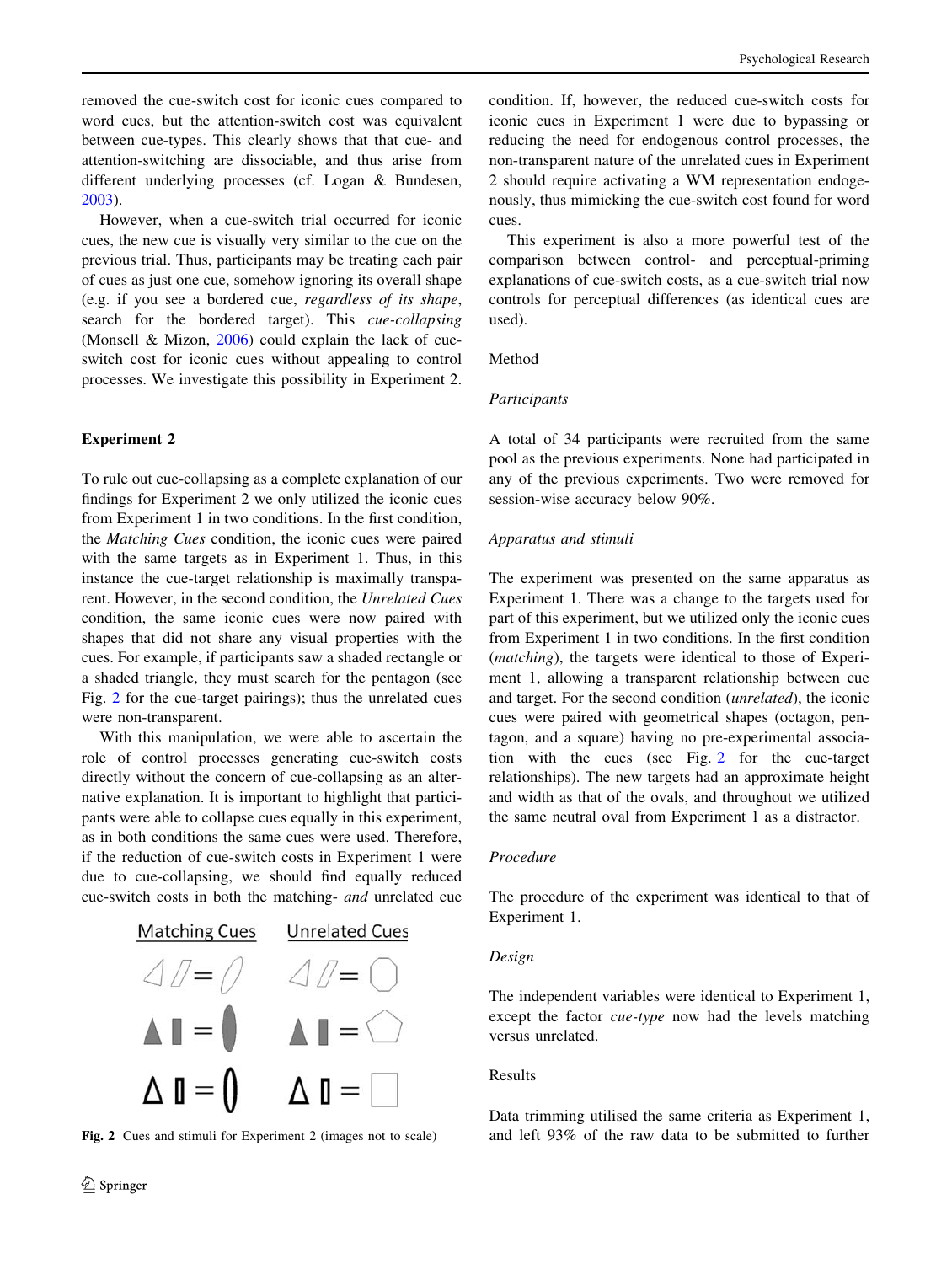analysis, consisting of separate three-way repeated measures ANOVAs with the factors as described above in "Design". Mean RT, SD, and error are in Table 2.

# RT analysis

Reaction time analysis showed all three main effects were significant: *cue-type*, RT to matching cue trials  $(M 545)$ was significantly faster than to unrelated cue trials (*M* 877),  $F(1,31) = 506.42, p < .001, \eta_{\rm p}^2 = .94; \text{CSI}, \text{RT}$  to the short CSI ( $M$  779) was slower than RT to the long CSI ( $M$  643),  $F(1,31) = 238.67, p < .001, \eta_p^2 = .89; \text{ sequence, RT}$ to cue-repetitions  $(M 672)$  was faster than to cue-switches  $(M 699)$ , which in turn was faster than attention-switches  $(M \ 762)$ ,  $F(2,62) = 70.19$ ,  $p < .001$ ,  $\eta_p^2 = .69$ . Planned contrasts showed that the cue-switch contrast  $[F(1,31) = 30.9, p < .001, \eta_{p}^{2} = .5]$  and the attentionswitch contrast  $[F(1,31) = 59.94, p < .001, \eta_p^2 = .66]$ were both significant.

The CSI-by-sequence interaction reached significance,  $F(2,62) = 27.89, p < .001, \eta_{\rm p}^2 = .47$  which reflected a reduction in cue-switch- and attention-switch-cost at longer CSIs. There was also a cue-by-CSI interaction,  $F(1,31) = 105.24$ ,  $p < .001$ ,  $\eta_p^2 = .77$ , indicative of a greater reduction in RT at longer CSIs for unrelated cues than for matching cues.

Again there was a cue-by-sequence interaction,  $F(2,62) = 37.97, p < .001, \eta_{\rm p}^2 = .55.$  Planned contrasts investigated this interaction and showed that the cue-switch cost was greater in the unrelated cue condition (44 ms) than in matching cue condition (8 ms),  $F(1,31) = 14.08$ ,  $p < .01$ ,  $\eta_{\rm p}^2 = .31$ . The magnitude of the attention-switch also differed between cue-types, being greater for the unrelated cues (92 ms) than for the matching cues (35 ms),

Table 2 Mean reaction time (ms) for cue-repetition, cue-switch, and attention-switch sequences in Experiment 2 across both cue-types

| Sequence              | Unrelated cues |       | Matching cues                         |      |
|-----------------------|----------------|-------|---------------------------------------|------|
|                       |                |       | Short CSI Long CSI Short CSI Long CSI |      |
| Cue-repetition        | 882            | 751   | 559                                   | 497  |
|                       | (115)          | (120) | (75)                                  | (63) |
|                       | 3.24           | 2.58  | 2.10                                  | 1.63 |
| Cue-switch            | 955            | 768   | 571                                   | 502  |
|                       | (134)          | (126) | (86)                                  | (69) |
|                       | 3.66           | 2.80  | 1.11                                  | 1.77 |
| Attention-switch      | 1,083          | 823   | 625                                   | 516  |
|                       | (157)          | (154) | (124)                                 | (78) |
|                       | 4.92           | 3.20  | 2.78                                  | 2.86 |
| Cue-switch cost       | 73             | 17    | 12                                    | 4    |
| Attention-switch cost | 128            | 55    | 54                                    | 14   |

Standard deviations in parenthesis, errors (%) in italics

 $F(1,31) = 23.45, p < .001, \eta_{\rm p}^2 = .43$ . This interaction was followed up by collapsing across CSI and submitting the data to two separate one-way ANOVAs (one for each cuetype) with the factor Sequence (as in '['Design'](#page-5-0)'). The ANOVAs showed that the 8 ms cue-switch cost for matching cues was actually significant,  $F(1,31) = 6.39$ ,  $p < .05$ ,  $\eta_{\rm p}^2 = .17$ , as was the 44 ms cue-switch cost for unrelated cues,  $F(1,31) = 24.46$ ,  $p < .001$ ,  $\eta_p^2 = .44$ .

To test whether this 8 ms cue-switch cost for the matching cues differed from the 0 ms cost for iconic cues in Experiment 1, we analysed the cue-switch costs in a  $2 \times 2 \times 2$  mixed ANOVA, with CSI (100 vs. 900 ms) and sequence (cue-repeat vs. cue-switch) as within-subject variables, and experiment as a between subject variable. The sequence-by-experiment interaction was not quite significant,  $F(1,62) = 3.4$ ,  $p = .07$ ,  $\eta_{\rm p}^2 = .05$ . The threeway interaction was not significant.

The attention-switch cost was significant for both matching cues [35 ms;  $F(1,31) = 19.00, p < .001$ ,  $\eta_{\rm p}^2 = .38$ ] and for the unrelated cues [92 ms;  $\overline{F}(1,31) = 59.82, p < .001, \eta_{\rm p}^2 = .66$ .

The three-way interaction also reached significance,  $F(2,62) = 10.63$ ,  $p < .001$ ,  $\eta_p^2 = .25$ , again reflecting a greater reduction of the cue-switch cost for the unrelated cues than for the matching cues at the long CSI compared to the short CSI,  $F(1,31) = 7.09$ ,  $p < .05$ ,  $\eta_p^2 = .19$ . The reduction in attention-switch cost was similar in magnitude between cue-types,  $F(1,31) = 2.74, p > 0.1$ .

#### Error analysis

Error analysis mostly reflected the RT analysis, with the following exceptions: the cue-by-sequence interaction was not significant,  $F(2,62) = 1.51$ ,  $p > .23$ , nor was the CSIby-sequence interaction significant,  $F(2,62) = 1.47$ .  $p > .24$ . The three-way interaction also did not reach significance,  $F(2,62) = 1.59, p > .21.$ 

#### Discussion

The results from Experiment 2 have removed any doubt as to the alternative explanation of the lack of cue-switch cost in Experiment 1 due to cue-collapsing as participants were now able to collapse across cues equally. Additionally, in Experiment 2 perceptual differences during a cue-switch transition were identical between the matching and unrelated conditions. Despite this, we again found that cue-switch costs were reduced when the cues were maximally transparent, thus supporting our findings from Experiment 1.

The finding of a significant 8 ms cue-switch cost for matching cues in this Experiment is not counter to our conclusions; the more important finding is the significant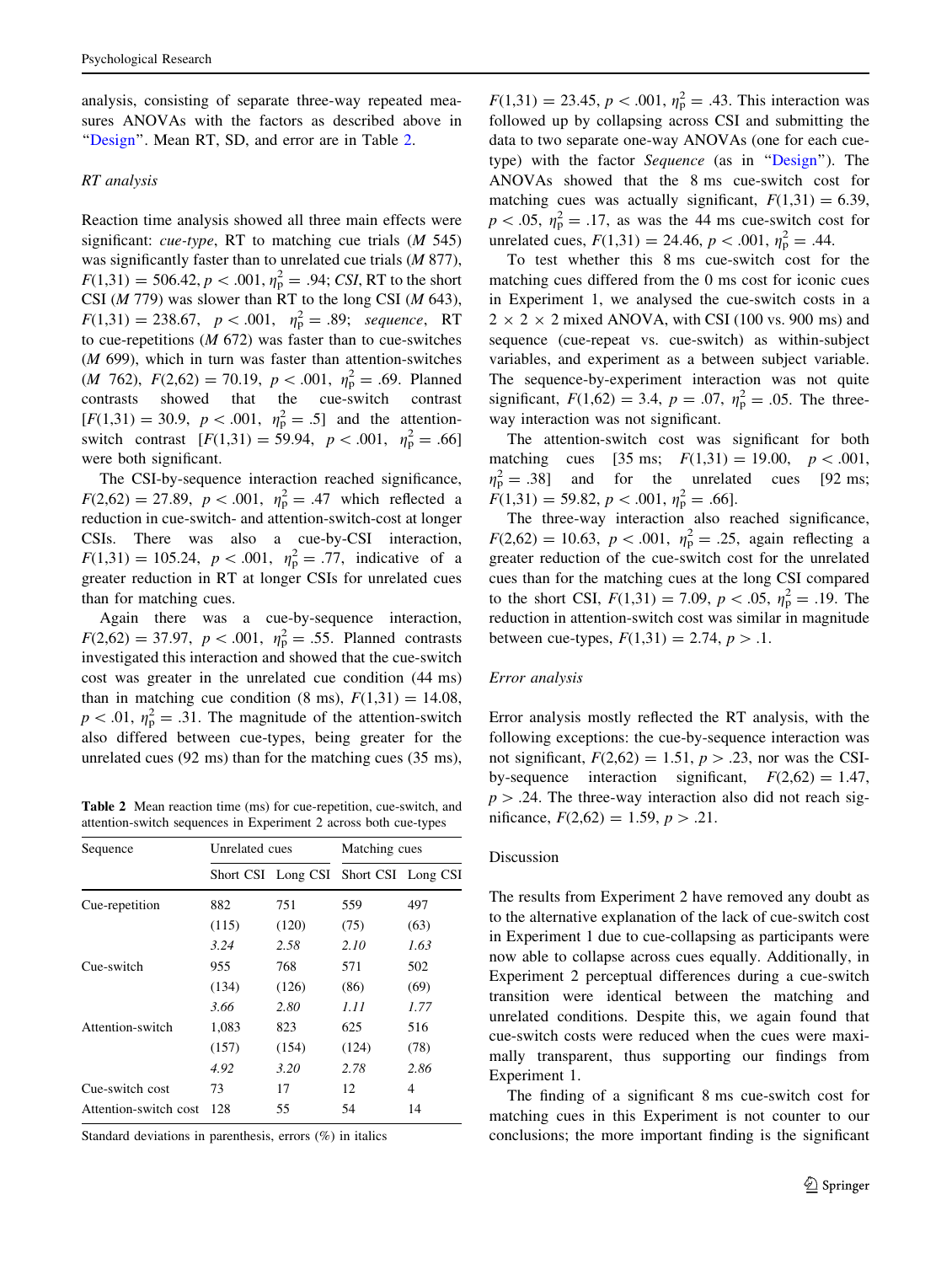cue-switch interaction in both experiments, being greater when the cue is less transparent.

# General discussion

Across two experiments we have sought to investigate whether the cue-switch cost in task-switching arises from active control processes or perceptual priming of the cue itself. Based on our results, we suggest that cue-switch costs arise from active control processes that form a WM representation (Arrington et al., [2007](#page-8-0); Mayr & Kliegl, [2003\)](#page-8-0) rather than from perceptual priming of the cue itself. When the representation is provided by the cue directly (i.e. transparent iconic cues), the cue-switch cost is greatly reduced (or removed completely). These results provide an important constraint on theories of cue encoding, as they provide additional evidence that cue encoding results in an activated WM representation of what to do, rather than merely a visual representation of the cue itself. The strongest evidence against the perceptual-hypothesis of cue-switch costs comes from Experiment 2, where perceptual changes during cue-switch transitions were controlled between conditions; with this controlled for, greater cue-switch costs were still found when a WM representation of which target to attend to had to be formed endogenously.

## On the final product of cue encoding

The question arises as to what the final product of cue encoding actually is. Arrington et al. ([2007\)](#page-8-0) suggested that cue encoding results in a semantic categorical representation of the task to be performed. As our paradigm does not involve task-switching in the usual sense, we suggest it is unlikely that participants utilised a semantic code to guide behaviour. Specifically, on the basis of the cue the participant can be certain what the target should look like, and therefore we suggest that a visual representation is the final product of cue encoding (the ''target description'' in models of selective attention, e.g. Houghton & Tipper, [1994\)](#page-8-0). This contention is supported by the speeded RTs for iconic cues, which provide this relevant visual representation exogenously. For the word cues, although we used words semantically related to the visual target (to facilitate the formation of cue-target associations), it is still possible some (non-visual) semantic code is utilised as a ''mediator'' (Logan & Schneider, [2006a](#page-8-0)). This possibility might be investigated by looking interference effects from, for instance, articulatory suppression (AS), which has been shown to inflate the task-switch cost under some circumstances (Emerson & Miyake, [2003;](#page-8-0) but see Bryck & Mayr, [2005\)](#page-8-0). More generally, the idea that the final product of cue

encoding is flexible and depends on the exact nature of the tasks involved is an important one. Across the taskswitching literature, a vast array of different tasks has been used, and the representations resulting from cue encoding are likely to differ between studies, and may contribute to differences in findings.

#### Cue-transparency

The manipulation of cue-transparency in the task-switching literature has normally used word cues as the most transparent cues (e.g. Arbuthnott & Woodward, 2002; Logan & Schneider, [2006a](#page-8-0)). In our Experiment 1, word cues were used as less transparent cues than the more transparent iconic cues. As one reviewer of this paper pointed out, this raises important issues that require clarification for future studies wishing to manipulate cue-transparency<sup>3</sup>: is cuetransparency to be determined only in relation to other cues, or is transparency based on the relationship between the features of the cue and the target?

We believe that these issues can be resolved by formalising our definition of cue-transparency. As we have argued in this paper, cue encoding results in an activated representation that allows successful performance of the current task. We have also argued that the representation formed can be different between studies, and is determined by the nature of the task to be performed. We thus define cue-transparency as the degree to which the cue exogenously provides or directly stimulates the relevant WM representations required to perform the task. For instance, suppose participants are engaged in switching between responding to the colour or the shape of targets (see, e.g. Cooper & Marı´-Beffa, [2008\)](#page-8-0), and that the possible colours are blue and red mapped to left and right key presses. There are many levels of cue-transparency possible, e.g. in increasing transparency for the colour task, (1) an arbitrary letter code (" $A$ " = colour task), (2) the word "Colour", (3) the words BLUE and RED arranged vertically (specifying the response set), (4) BLUE–RED horizontally aligned (left, right) with their associated manual responses (providing the stimulus–response, SR, mapping), and (5) Blue and Red coloured patches, aligned congruently to the SR mapping. One would predict decreasing switch costs with each increase in transparency, as the cue more directly stimulates the relevant WM representations (including the S–R mapping).

Cue-transparency, by this definition, is not a fixed property of a cue or cue-type: a transparent cue used in one study is not necessarily a transparent cue in a different context. In our paradigm, successful performance depends on having a visual representation of the relevant target, and

<sup>&</sup>lt;sup>3</sup> We thank Iring Koch for pointing out these issues.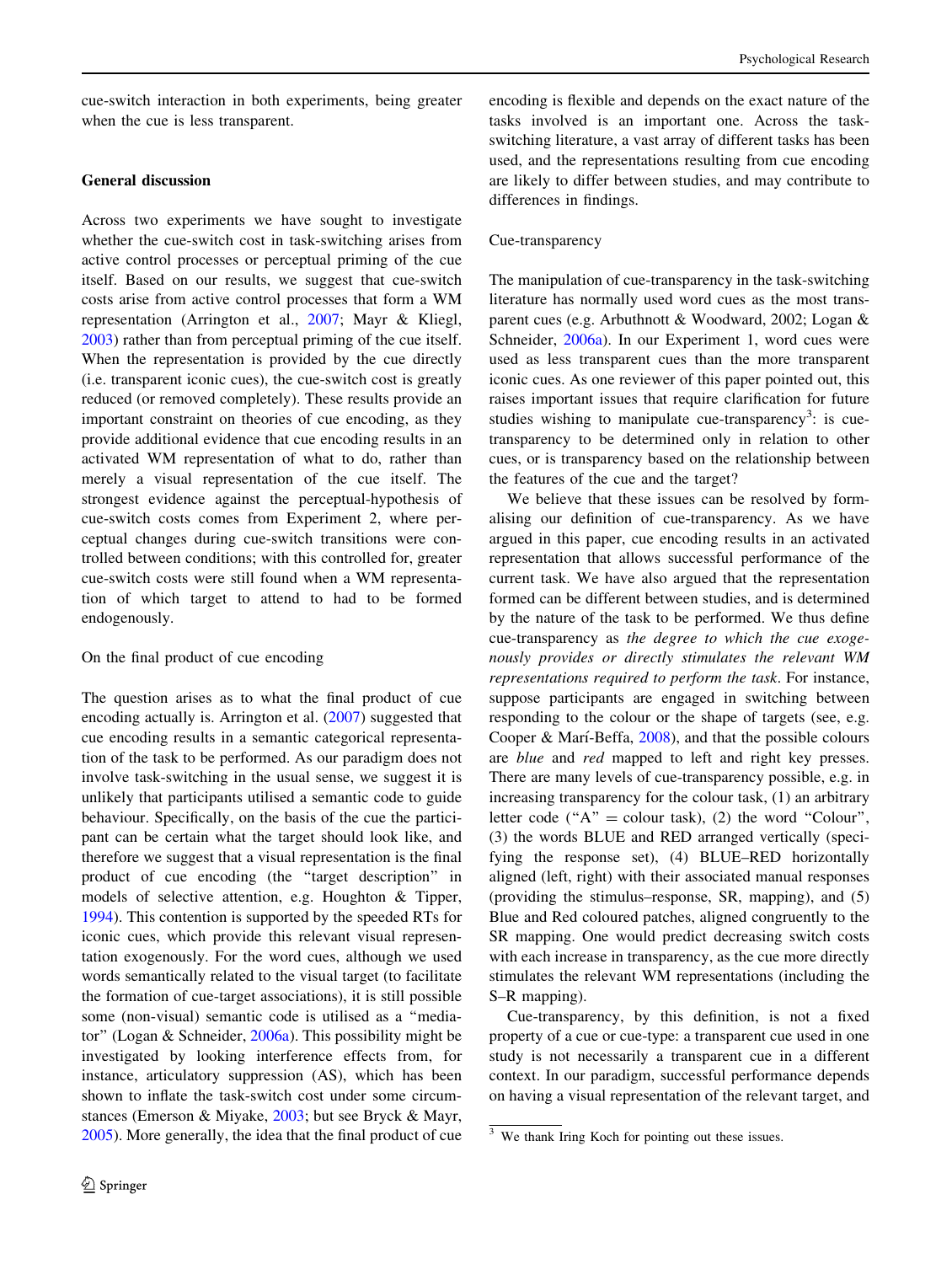<span id="page-8-0"></span>hence the iconic cues are more transparent according to the above definition. However, if the task situation involves semantic categorisation (as, e.g. Arrington et al's., 2007 study does), the representation required is of a semantic nature; in this instance, word cues would be more transparent than iconic cues. Experiment 2 of this paper demonstrates this well. In both conditions, we utilised identical iconic cues. However, in the matching condition, the cues provide the WM representation directly, and can be considered transparent. The iconic cues in the unrelated condition, although identical to those in the matching, are not transparent as they do not provide the relevant WM representation, and the participant must activate the representation endogenously.

#### Conclusion

In sum, we have provided evidence that the cue-switch cost in task-switching arises from active control processes, rather than merely priming of the cue itself. This is important theoretically as the cued task-switching paradigm gained its popularity in the hope of that the task-switch cost reflects component control processes; further investigation of the cue-switch cost should provide a fruitful avenue for researchers hoping to understand control processes.

Acknowledgments This work was conducted as part of the first author's doctoral research. Part of this work was presented at the British Psychological Society 26th Cognitive Section Conference, September 2009, University of Hertfordshire, UK. The authors would like to thank Erik Altmann, Katherine Arbuthnott, Kate Arrington, Bernard Hommel, and Iring Koch for their detailed and constructive comments on a previous version of this article.

#### References

- Altmann, E. M. (2002). Functional decay of memory for tasks. Psychological Research, 66, 287–297.
- Altmann, E. M. (2003). Task switching and the pied homonculus: Where are we being led? Trends in Cognitive Sciences, 7, 340–341.
- Altmann, E. M. (2004a). Advance preparation in task switching: What work is being done? Psychological Science, 15, 616–622.
- Altmann, E. M. (2004b). The preparation effect in task switching: Carryover of SOA. Memory and Cognition, 32, 153–163.
- Altmann, E. M. (2006). Task switching is not cue switching. Psychonomic Bulletin and Review, 13, 1016–1022.
- Altmann, E. M., & Gray, W. D. (2002). Forgetting to remember: the functional relationship of decay and interference. Psychological Science, 13, 27–33.
- Altmann, E. M., & Gray, W. D. (2008). An integrated model of cognitive control in task switching. Psychological Review, 115, 602–639.
- Arbuthnott, K. D., & Woodward, T. S. (2002). The influence of cue-task association and location on on switch cost and alternating switch cost. Canadian Journal of Experimental Psychology, 56, 18–29.
- Arrington, C. M., & Logan, G. D. (2004). Episodic and semantic components of the compound-stimulus strategy in the explicit task-cuing procedure. Memory and Cognition, 32, 965–978.
- Arrington, C. M., Logan, G. D., & Schneider, D. W. (2007). Separating cue encoding from target processing in the explicit task-cuing paradigm: are there true task switch effects? Journal of Experimental Psychology. Learning, Memory, and Cognition, 33, 484–502.
- Bryck, R., & Mayr, U. (2005). On the role of verbalization during task set selection: Switching or serial order control? Memory and Cognition, 33, 611–623.
- Cooper, S., & Marı´-Beffa, P. (2008). The role of response repetition in task switching. Journal of Experimental Psychology: Human Perception and Performance, 34, 1198–1211.
- Emerson, M., & Miyake, A. (2003). The role of inner speech in task switching: A dual-task investigation. Journal of Memory and Language, 48, 148–168.
- Grange, J. A., & Houghton, G. (2009). Temporal cue-target overlap is not essential for backward inhibition in task-switching. Quarterly Journal of Experimental Psychology, 62, 2069–2080.
- Houghton, G., Pritchard, R., & Grange, J. A. (2009). The role of cuetarget translation in backward inhibition of attentional set. Journal of Experimental Psychology. Learning, Memory, and Cognition, 35, 466–476.
- Houghton, G., & Tipper, S. P. (1994). A model of inhibitory mechanisms in selective attention. In D. Dagenbach & T. H. Carr (Eds.), Inhibitory mechanisms in attention, memory, and language. San Diego, CA: Academic Press.
- Jost, K., Mayr, U., & Rösler, F. (2008). Is task switching nothing but cue priming? Evidence from ERPs. Cognitive, Affective, and Behavioral Neuroscience, 8, 74–84.
- Koch, I. (2001). Automatic and intentional activation of task sets. Journal of Experimental Psychology. Learning, Memory, and Cognition, 27, 1474–1486.
- Logan, G. D., & Bundesen, C. (2003). Clever homunculus: is there an endogenous act of control in the explicit task-cuing procedure? Journal of Experimental Psychology: Human Perception and Performance, 29, 575–599.
- Logan, G. D., & Bundesen, C. (2004). Very clever homunculus: Compound stimulus strategies for the explicit task-cuing procedure. Psychonomic Bulletin and Review, 11, 832–840.
- Logan, G. D., & Schneider, D. W. (2006a). Interpreting instructional cues in task switching procedures: The role of mediator retrieval. Journal of Experimental Psychology. Learning, Memory, and Cognition, 32, 347–363.
- Logan, G. D., & Schneider, D. W. (2006b). Priming or executive control? Associative priming of cue encoding increases ''switch costs'' in the explicit task-cuing procedure. Memory and Cognition, 34, 1250–1259.
- Logan, G. D., Schneider, D. W., & Bundesen, C. (2007). Still clever after all these years: Searching for the homunculus in explicitly cued task switching. Journal of Experimental Psychology: Human Perception and Performance, 33, 978–994.
- Mayr, U., & Keele, S. W. (2000). Changing internal constraints on action: the role of backward inhibition. Journal of Experimental Psychology: General, 129, 4–26.
- Mayr, U., & Kliegl, R. (2000). Task-set switching and long-term memory retrieval. Journal of Experimental Psychology. Learning, Memory, and Cognition, 26, 1124–1140.
- Mayr, U., & Kliegl, R. (2003). Differential effects of cue changes and task changes on task-set selection costs. Journal of Experimental Psychology. Learning, Memory, and Cognition, 29, 362–372.
- Meiran, N. (1996). Reconfiguration of processing mode prior to task performance. Journal of Experimental Psychology. Learning, Memory, and Cognition, 22, 1423–1442.